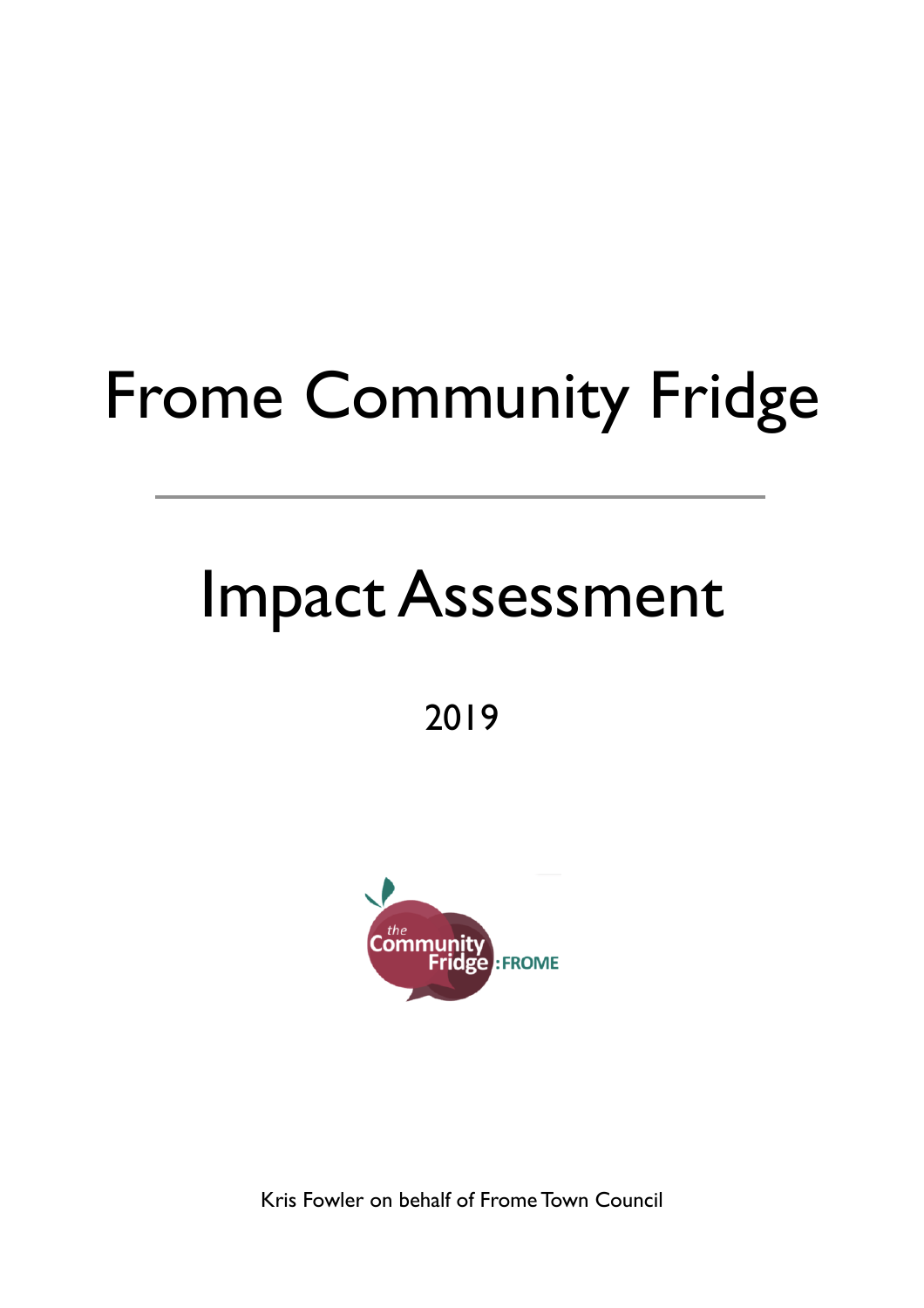This short report outlines the environmental, social and economic impacts of the Frome Community Fridge. It begins with a brief background on the origin of the idea and its motivations along with figures on the scale of the problem of food waste in the UK and globally. It then presents data on the amount of food passing through the fridge and uses this to quantify the total waste diverted from landfill and to estimate the reduction in greenhouse gas emissions as a result. It also looks at how the fridge is used and who uses it, explores some of the less tangible impacts of the project for its users and volunteers, and hears some personal stories of the fridge's impact on their daily life.

#### **Background**

### What is a Community Fridge?

A community fridge is as simple an idea as the name suggests: it is a publicly accessible fridge, for the use of the whole community. If you have food that is good for at least the next day but that you will not use, you put it in the fridge. That food is then available to be taken by anyone that can use it. The fridge in Frome is supplemented by a community larder for non-refrigerated items. Food is donated by individuals (uncooked food only), food businesses and supermarkets, and the collection, care, cleanliness and rotation of items is undertaken by a small team of volunteers.

#### Where did the idea come from?

The concept originated in Berlin, Germany in 2012 under the name of 'Food Sharing'; in 2015 it emerged in Galdakao, a small town on the outskirts of Bilbao, Spain as a 'Solidarity Fridge'; and in 2016, with the input of Edventure, ten of their community enterprise students, and the Town Council, Frome became home to the first 'Community Fridge' in the UK. Since then the idea has continued to spread and today there are at least 65 community fridges in the UK, while globally they are found as far afield as India, Bolivia, Israel and New Zealand.

#### What issues is it intended to address?

Common to Germany's 'food sharing', Spain's 'solidarity fridge', and the UK's 'community fridges', the primary focus is on reducing food waste. They are not to be confused with Food Banks where food is distributed via vouchers in relation to an assessed need. Community fridges are about diverting as much good food as possible from going to waste in landfill, and as such are open to the entire community to make use of. In practice, of course, the food in the fridges can become an important source of food, particularly fresh food, for those in need. The latest figures from the UN estimate that 8.4 million people in the UK experience some form of food insecurity, so the presence of a community fridge will inevitably make a contribution to the alleviation of hunger.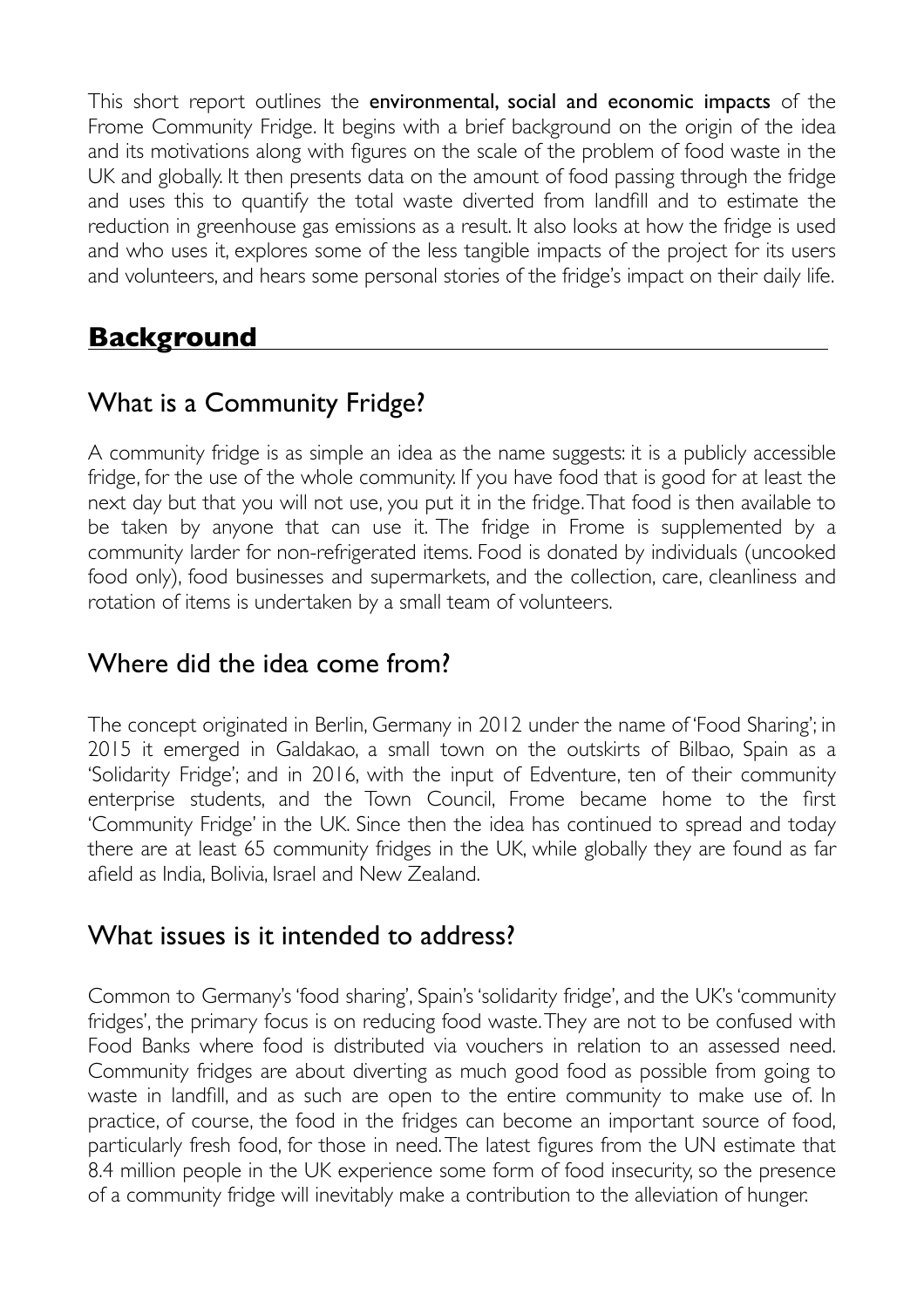#### The scale of the problem

Food waste is generally overlooked as a big environmental issue yet it is responsible for 8-10% of the total human-caused greenhouse gas emissions globally. In the UK most food waste comes from households, with significant proportions of edible food also wasted by manufacturers, retailers, and in hospitality and food service. When all of this thrown-away organic matter is dumped into landfill it breaks down to release a gas that is around 50% methane and 50% carbon dioxide. Globally this contributes up to 70 million tonnes of methane each year - more than from coal mining and natural gas leaks combined, and almost as much as is emitted by farm animals.

- Up to 35% of food in high-income economies is thrown out by consumers
- In the UK we waste 5 million tonnes of edible food every year
- The estimated value of total food wasted in the UK for 2015 was £20 billion
- One third of household bread and one quarter of vegetables in the UK that could have been eaten is thrown away

In addition to the landfill emissions, each item that is wasted has required energy to produce. The fuel, electricity and resources used to grow, harvest, transport, store, process, package, distribute and retail each item, as well as the energy to refrigerate or to cook it at home, are all wasted inputs as soon as the food is discarded, before it has even been transported to landfill.

#### In the UK alone the resources used to produce food that ends up as waste, and the emissions from its decomposition, generates 20 million tonnes of carbon dioxideequivalent greenhouse gases and uses 6.2 billion cubic litres of water every year.

The scale of the problem is shocking - environmentally, economically and socially - but that means the potential positive impact from a range of initiatives to avoid food waste is also very large. It has been calculated that reducing food waste globally could have almost the same impact on lowering emissions as onshore wind turbines by 2050 avoiding the emission of 70 billion tonnes of greenhouse gases.

A recent study by Project Drawdown, a global group of scientists, entrepreneurs and environmentalists, ranked the top-100 ways of addressing climate change according to their potential to reduce greenhouse gas emissions. Reducing food waste came in at number 3 - far above electric vehicles, solar panels and recycling.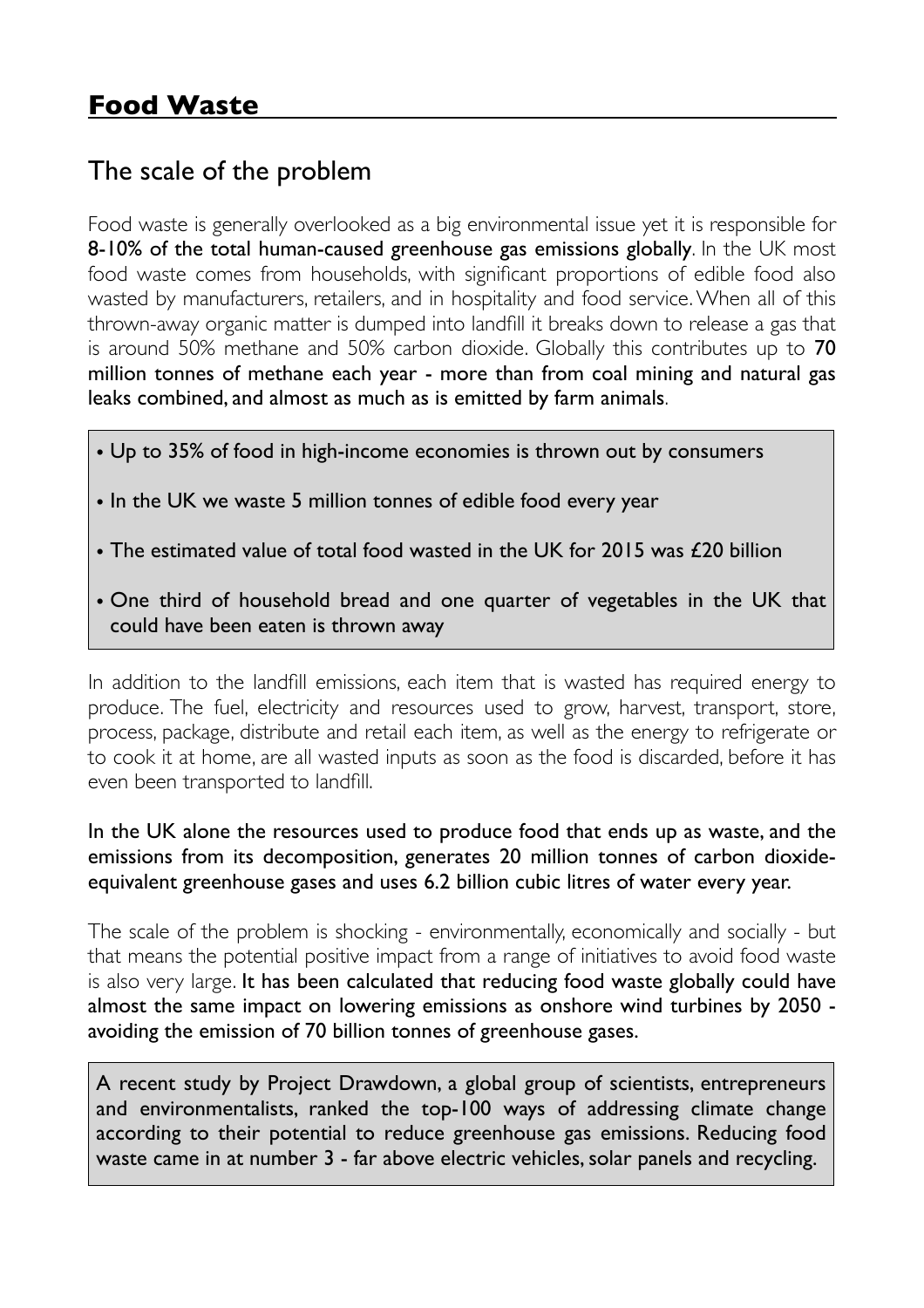Reducing food waste doesn't simply mean less going to landfill - it also means less land across the world needs to be deforested and converted into farmland, in turn reducing the impact of a growing world population on the planet while ensuring all can be fed sustainably.

UN Sustainable Development Goal 12: Halve per capita global food waste at the retail and consumer level by 2030

In the words of Project Drawdown, "*reducing food waste represents one of the greatest possibilities for individuals, companies and communities to contribute to reversing climate change, and at the same time feed more people".* Frome's community fridge, and the others it has inspired, therefore play a significant role in tackling one of the biggest environmental, social and economic issues facing the world today.

#### **A Week in the Life of Frome Community Fridge**

*"I love to hear the comments from people from out of town. When I'm filling up the fridge people'll come over and ask what's it all about, and I tell them what it is and they think it's amazing, what a great idea, and can't see why every town in the country doesn't have one."*

Dave

#### How much food is donated to the fridge? How does it get there?

Environmental campaigns charity Hubbub runs the Community Fridge Network, and they estimate that 95% of food in the fridges is donated by retailers. The figures presented below agree with this and show that connecting with local supermarkets and bakeries is a great way to divert large volumes of food to people and away from landfill on a daily basis.

The word 'donation' doesn't properly convey how the arrangement works, however. Some small businesses in Frome - such as the Rye Bakery - do physically donate their surplus food to the fridge, but in most cases it is down to **the small team of volunteers** to visit the shop to collect the food and bring it to the fridge themselves. In the case of Greggs, Lidl and Marks & Spencer this happens daily and the 8 volunteers each have days and shops that are their responsibility.

So it was on a Monday evening in March that I met with community fridge volunteers Pauline, Jim and Dave to make the collection from Greggs bakery. Inside the store at closing time were still-stocked shelves of sandwiches, filled baguettes, savoury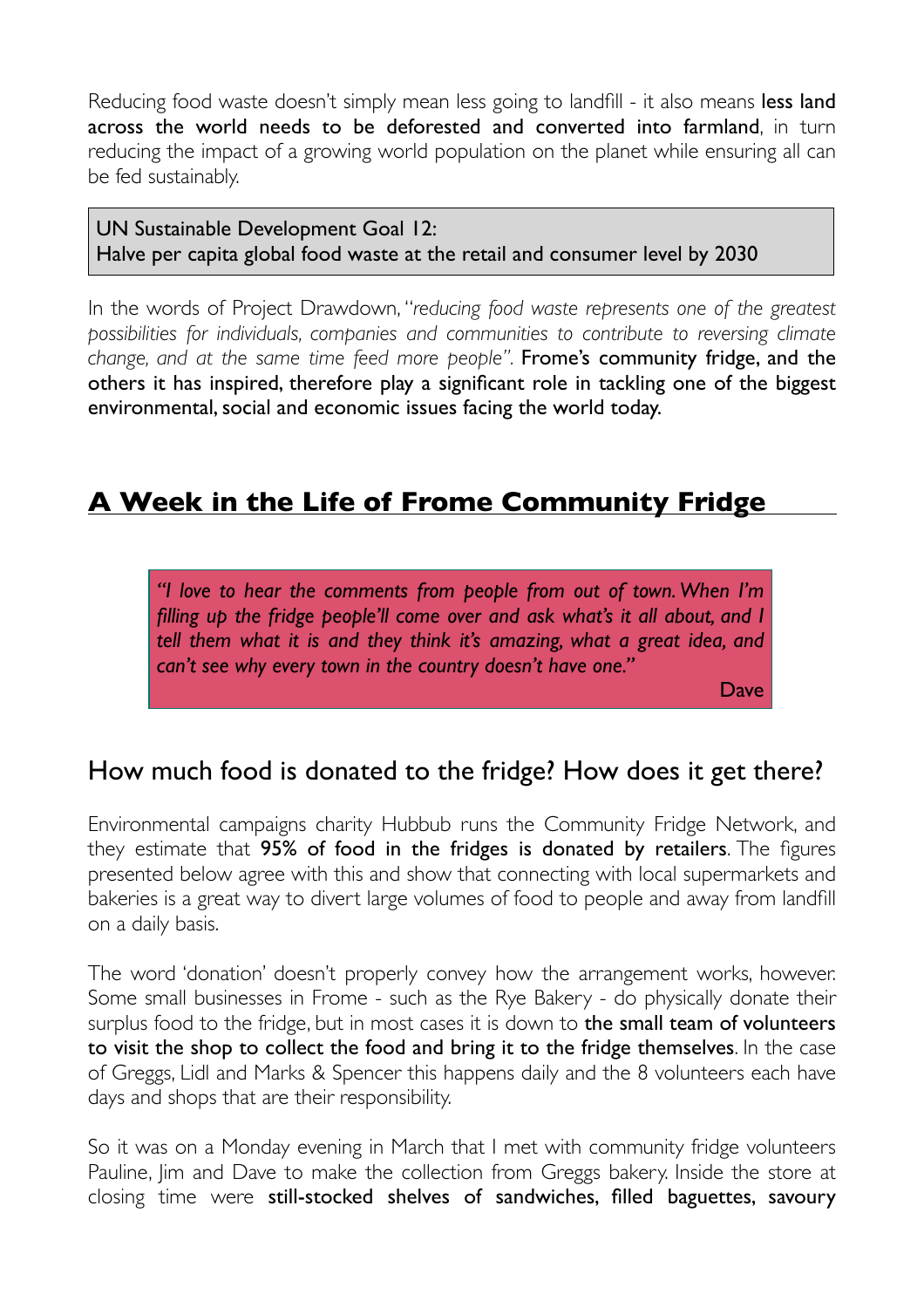pastries and cakes. Everything was within its best-before date and was being sold up until a few minutes ago, but would not be suitable for Greggs to retail on the following day. After a friendly chat between the well-acquainted staff and volunteers - this collection has been ongoing for three years - we started filling our bags with the stillwarm produce, and with two big bags each wandered back over to the fridge.

By now the arrival of Greggs sausage rolls and chicken bakes is an eagerly anticipated event and the assembled crowd - maybe 20-25 people - queued up and waited patiently as the fridge was filled and the items recorded in the fridge's donation log book. Once complete the produce is there for the taking and one-by-one people helped themselves to the items. Some people took one thing, others a couple, some filled up small shopping bags, and the queue gradually diminished as people walked away with their food. Some tucked in there and then while chatting with others, and others returned home to share the food out with their family. Not much was left at this point, but Dave told me that he would come and top-up the fridge in the morning to ensure as many people as possible can access the food at different times of the day.

| <b>Donated</b><br>by | <b>Daily</b><br>Numbers are individual items; weights where quoted are in addition |                      |                     |                                |                       |                                 |                                | <b>Weekly</b>               |
|----------------------|------------------------------------------------------------------------------------|----------------------|---------------------|--------------------------------|-----------------------|---------------------------------|--------------------------------|-----------------------------|
| Greggs               | M<br>173                                                                           | T<br>149             | W<br> 4             | $\mathsf{T}$<br>172            | F<br>176              | $\mathsf{S}$<br> 6              | $\mathsf{S}$<br>96             | 1068 items                  |
| Lidl                 | M<br>$20 \text{ kg}$                                                               | $\mathsf{T}$         | W<br> 3             | $\mathsf{T}$<br>$14$ kg        | F<br>$150 +$<br>29 kg | $\mathsf{S}$<br>16 kg           | $\mathsf{S}$<br>I              | 163 items<br>& 79 kg        |
| Marks &<br>Spencer   | M<br>$40 +$<br>6 kg                                                                | T<br>$34 +$<br>16 kg | W<br>$17 +$<br>3 kg | $\mathsf{T}$<br>$51 +$<br>8 kg | F<br>$39 +$<br>5.5 kg | $\mathsf{S}$<br>$46 +$<br>11 kg | $\mathsf{S}$<br>$51 +$<br>6 kg | 278 items<br>& 55.5 kg      |
| Coffee #1            | M<br>$\overline{4}$                                                                | $\mathsf{T}$<br>I    | W<br>$\overline{2}$ | $\mathsf T$<br>$\prime$        | F<br>$\overline{2}$   | $\mathsf S$<br>$\overline{2}$   | $\mathsf S$<br>$\overline{3}$  | 13 items                    |
| Rye Bakery           | M<br>$\prime$                                                                      | T<br>$\prime$        | W<br>17             | Τ<br>$\prime$                  | F<br>50               | S<br>I                          | $\mathsf{S}$<br>$\mathbf{1}$   | 78 items                    |
| Morissons            | M<br>$\overline{I}$                                                                | Τ<br>$\prime$        | W<br>155            | Τ<br>I                         | $\mathsf F$<br>I      | S<br>I                          | $\mathsf S$<br>$\overline{I}$  | 155 items                   |
| Coop                 | M<br>$\prime$                                                                      | T<br>$\prime$        | W<br>$\prime$       | $\mathsf T$<br>T               | F<br>I                | $\mathsf{S}$<br>23              | $\mathsf S$<br>I               | 23 items                    |
| Individuals          | M<br>ŗ                                                                             | T<br>ŗ               | W<br>$\overline{2}$ | T<br>ŗ                         | F<br>ŗ                | S<br>ŗ                          | $\mathsf S$<br>ŗ               | 2 items                     |
| <b>Total</b>         | $217 +$<br>26 kg                                                                   | $183 +$<br>16 kg     | $347 +$<br>3 kg     | $223 +$<br>$22$ kg             | $417 +$<br>34.5 kg    | $232 +$<br>$27$ kg              | $161 +$<br>$6$ kg              | 1780<br>items &<br>134.5 kg |

Data compiled from the community fridge logbook between 18-24 March 2019.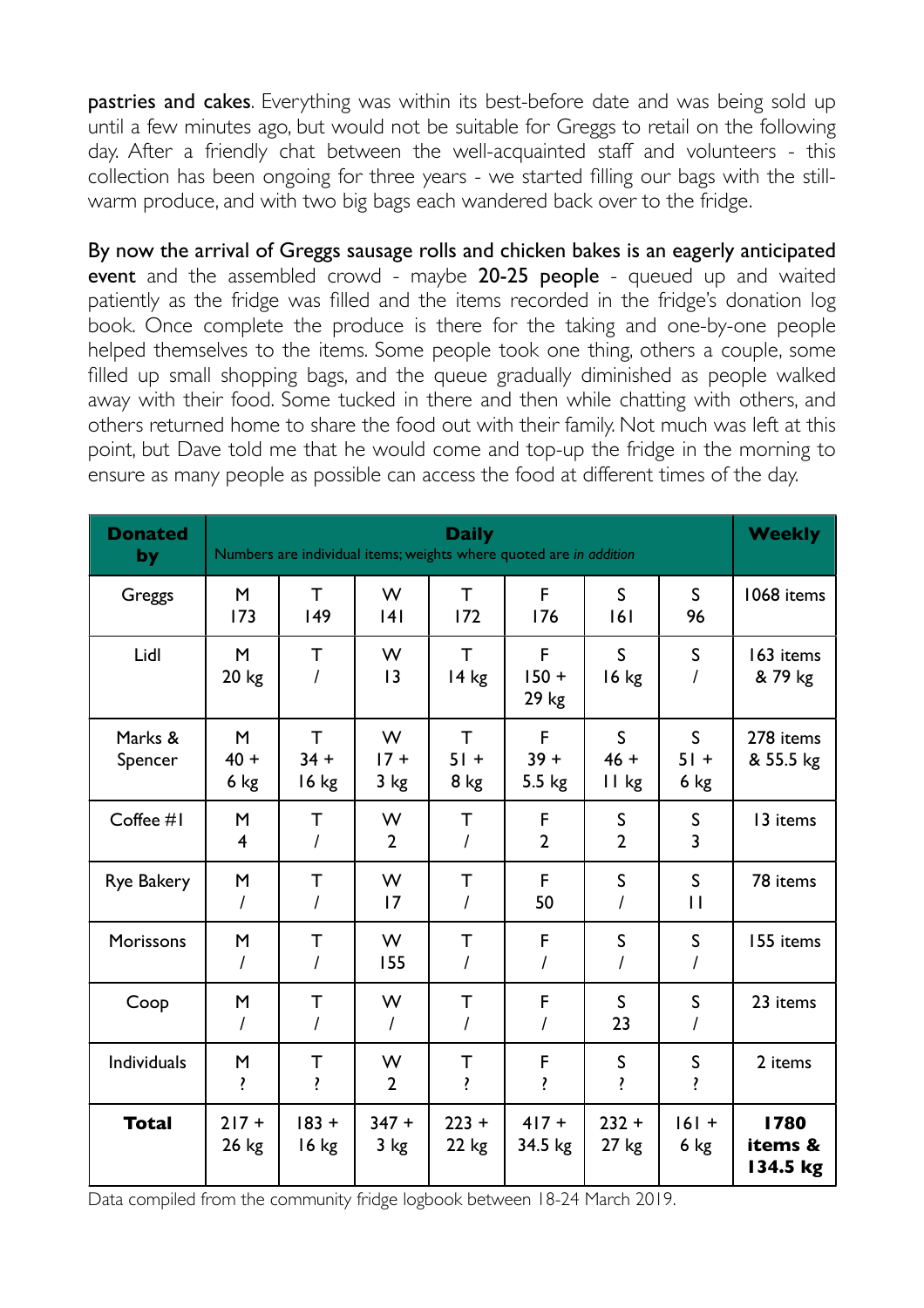Speaking with the staff in Greggs I learnt that, prior to the collections, all of the food that we took to the community fridge would have been binned. The baguettes, pasties, wraps and cakes that were now feeding people would have ended up feeding animals, or decomposing in landfill - and Greggs would have paid for its disposal. So linking up with the community fridge is not a radical idea - it is an obvious thing to do, from both a corporate financial perspective and from the point of view of the staff who made and baked the food in the first place. No one wants to see it wasted.

Being on the collection made it clear how important the volunteers are to the effectiveness of the project. Without them taking the time to make these collections the food would continue to be wasted, and with records from just this one week showing 1780 individual items plus 134.5 kg of fresh produce collected, Dave, Jim, Pauline and the other volunteers are saving around 90,000 food items a year from going to waste.

*"I volunteer because I feel compelled to. I know that if I don't make these collections then there may not be anyone else who will, and I can't bear to think of all this perfectly good food going to waste."*

Pauline

The fridge itself is the hardware, but it can only function with a well-coordinated operating system. At present Frome's fridge has 8 volunteers, some collecting one day per week, others on hand 5 days a week. It's clear that the level of commitment of the volunteers is very high, but also that another couple of volunteers would help to spread the load of the daily collections and enable possible expansion to cover some of the other retailers.

*"I started volunteering at the fridge because I'm a stay-at-home mum and I* wanted a community element in my life. The fridge is a really worthy *cause because there is so much food that goes to waste."*

Terri

The table above demonstrates a few things about the community fridge. One is that not everything donated to the fridge gets recorded - particularly items donated by individuals - so the numbers here are definitely an underestimate of the total amount of food passing through. The second is that there is potential to increase the amount of surplus food that the fridge makes available, given that there are at least another 4 supermarkets in the local area without regular collections. Enquiring into this revealed that there is capacity and willingness for more collections on the side of the volunteers, but that some retailers find it difficult to enable it, either because their operating hours make it difficult to offer surplus food after it is taken off sale but before it is beyond its best before date (e.g. Coop closes at 11 PM), or because of the health and safety issues and bureaucracy that arise in a large supermarket chain.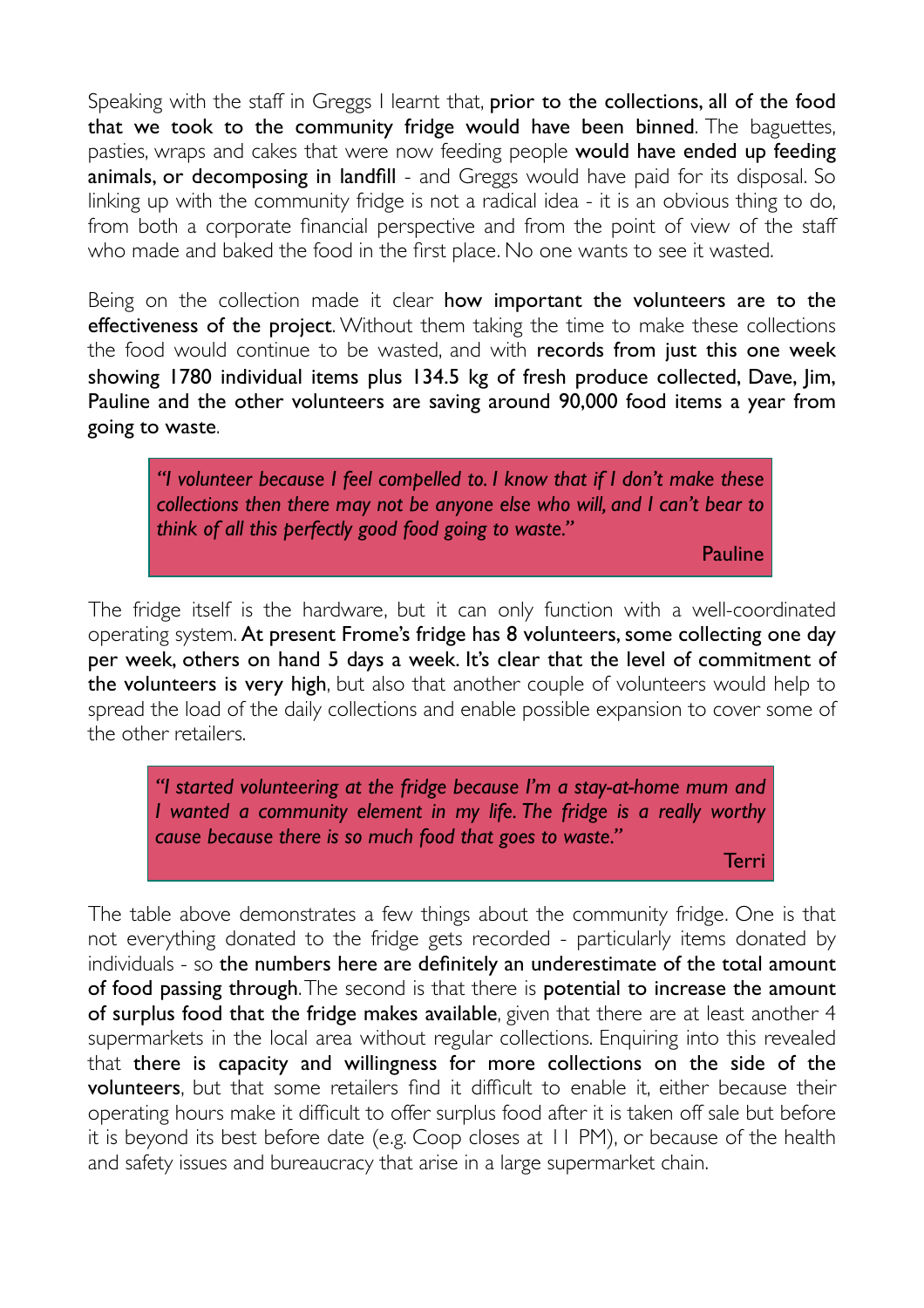Also apparent is the relative absence of food donated by households. Despite the huge quantities of food that pass through community fridges it is useful to be aware that the level of food waste from retailers - which makes up most of the fridge's contents - only counts for 2% of the total food waste figure for the UK. The majority of food that is wasted in the UK (69%) is wasted by households, who make up only around 5% of fridge donations across the network. Some of this waste will be cooked food which cannot be donated to the fridge by households for health and hygiene reasons, but much of it will be items that were simply not consumed before spoiling. The community fridge is the ideal place to drop off any excess food (excluding meat, eggs, fish or opened milk) that will not be used in time, for example before going away on holiday. These figures do not detract from the benefits of the community fridge, but show that other activities linked to it - such as cookery classes, recipe sharing, leftovers suggestions, etc. - can strengthen its impact in reducing this household food waste.

#### **Local Meets Global - Environmental Benefits**

#### What is the Fridge's Positive Impact on the Environment?

Beyond the simple and obvious good of redistributing surplus food and avoiding it going to waste, the impact of the fridge can be quantified in terms of its prevention of greenhouse gas emissions. There are two aspects to this: the prevention of additional emissions through decomposition in landfill; and the avoidance of emissions from additional production (to replace that which was wasted).

A recent study by the WWF and Food Climate Research Network suggests that the elimination of all avoidable food waste in the UK could reduce the impact of food consumption on the environment by 15%, saving 38 million tonnes CO2-equivalent emissions annually.

The figures for greenhouse gas emission savings that follow, based on a DEFRA study, are an under-estimate. While they include emissions from production as well as decomposition, they fail to include the emissions associated with the change in land use required to produce additional food. Deforestation and conversion of land to agricultural uses counts for 40% of the total emissions associated with food **production for UK consumption,** so in reality the actual savings from each fridge will be significantly higher.

The community fridge network is a significant part of the solution to this problem in the UK. The average community fridge redistributes around 500 kg of food per month, which equates to about 2.1 tonnes of carbon dioxide-equivalent emissions. The busiest fridges see around 4 tonnes of food passing through each month which equates to a saving of almost 17 tonnes of CO2-equivalent emissions.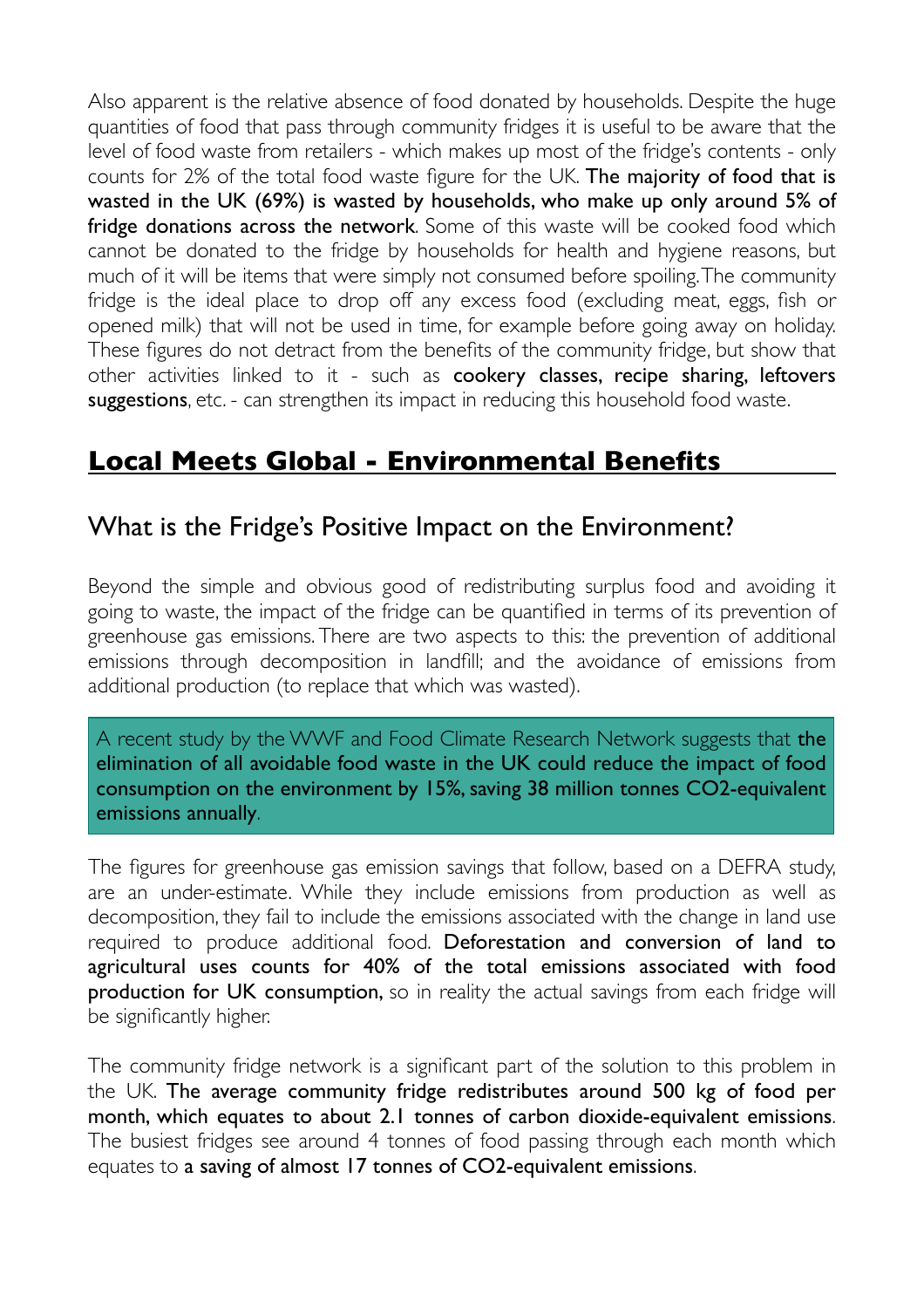Over a year the average fridge will have avoided over 25 tonnes of greenhouse gas emissions - meaning that across the UK network of community fridges an estimated total of 1,625 tonnes of CO2-equivalent emissions are avoided.

Frome's fridge is currently making available 6,000 - 8,000 food items each month roughly 2.8 tonnes of food - making Frome one of the higher-volume fridges in the network. This equates to an estimated saving of 11.7 tonnes of CO2-equivalent emissions each month, and roughly 140 tonnes annually - equivalent to driving 340,000 miles or taking 43 cars off the road every year.

It is clear that a growing global population and continued food wastage rates of 35-40% in high income countries are incompatible, and that food waste requires a systemic approach, but community fridges play a fundamental role at the community level in reducing food waste and its environmental impact in the UK.

#### **Beyond Food - The Fridge's Social Impact**

#### Who uses Frome's Community Fridge?

Spend any time around the fridge and you quickly gain a sense of its rhythms and its nature. Unlike many of the community fridges that have been created subsequently which tend to be located in community centres, town halls, churches or universities, Frome's fridge is far more public, located outside in public space and not really observed or overlooked by anybody. As a result it offers an even greater sense of freedom to those passing by, as well as a few extra challenges.

*"I use the community fridge every day. I usually come down when the Greggs collection arrives and take home a bag of food for my 3 kids and me for dinner. My eldest loves the chicken bake. I'm on benefits and my kids have difficulties, so the fridge has been a lifeline when we've had no money. I don't know what I'd do without it."*

Meg

School-aged children on scooters check out what's in there and report back to their friends; elderly people look in and take a sandwich or a pastry for their lunch; people walk past and then come back to read the signs, curious, helping themselves sometimes sheepishly - to a banana or a baguette; people experiencing homelessness or food insecurity return regularly at collection times knowing they will be able to get some sustenance, something fresh or maybe even a still-warm meal; others simply wonder why there's a fridge out on the street!

The fridge is used by a broad swathe of people, as it should be - it is necessary to reiterate regularly that it exists for the reduction of food waste, not as a food store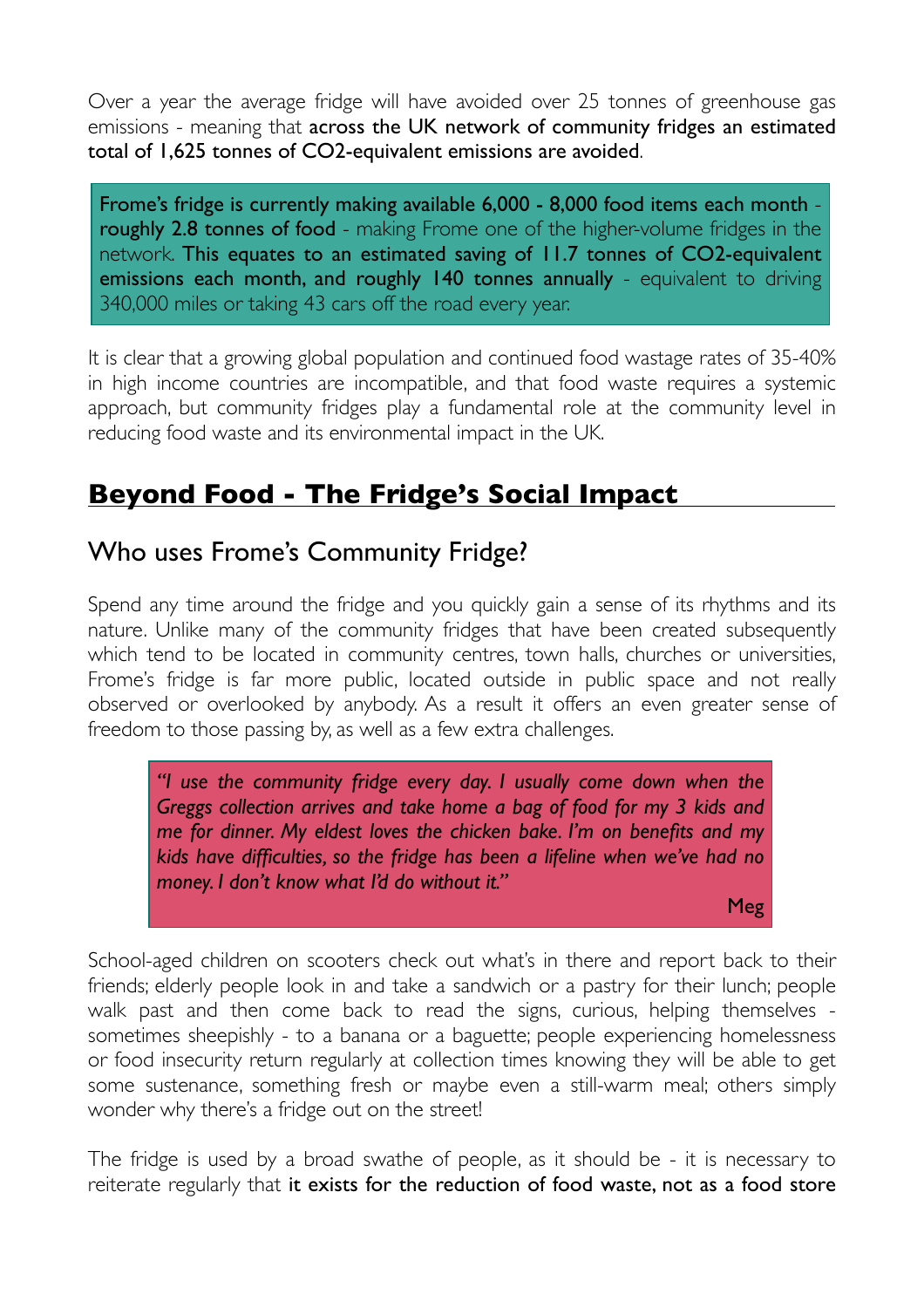for the homeless - but at the moment, at least whilst I've been visiting (March 2019), it is very clearly serving a particular purpose for those in need. It is indicative that the first three people I spoke with who were using the fridge all had similar stories to tell, of mental and physical ill health, insecure housing, food insecurity and struggles with money. Issues with the Universal Credit system and delayed, reduced or terminated payments affected them all. The fridge for them was a regular part of their day and a valuable source of food, interaction and community. It's undeniable in their cases that this volunteer-run food waste prevention project is offering a more reliable means of acquiring food and achieving a level of wellbeing than a Government-administered social security system, and without the stigma some feel with visiting a Food Bank.

Beyond this more severe level of need the fridge also plays a valuable role in the household economy of its users and volunteers. In some cases the money saved by 'shopping' at the community fridge has freed-up money for other things that may otherwise not have been possible, such as transport costs to visit family, or enabling a small amount of disposable income.

*"I come down once a day most days. I only take one thing - a sandwich or a pastry. I just like to get out of the house and to be around people. There's nothing for me at home, TV is boring. The routine of the community fridge and the people helps with my depression."*

Dave

The younger group using the fridge clearly enjoy their spoils but there is an impact beyond the free donuts. Some seem to wrangle with the fact that what's in there is free and their access is unsupervised, and they are unconsciously dealing with questions of value, of fair-use expectations, and of respect for the food and for those visiting after them, or others who may be more in need. Volunteers have had issues to deal with related to this user group, some involving direct interventions over misuse, and others engaging with children via local schools. The issues that I've heard about, and the interactions with the fridge that I've seen, suggest that these problems have been greatly reduced, if not eradicated, by the users' and volunteers' own interventions.

It's unfortunate that the stories of 'kids throwing pasties and aubergines around' or of other occasional abuses are repeated more often than the less apparent stories of people being fed and greenhouse gas emissions being avoided, so it is important that the positive impacts of the fridge are well-documented and shared often.

*"The community fridge kept me alive for a while, when I was homeless and had no money. I'm a volunteer now - after seeing how it was run and the good it did, I stepped-in to help. For me it was a way into the community. It's a kind of social glue, and it cuts across class differences in the town."*

*Richard*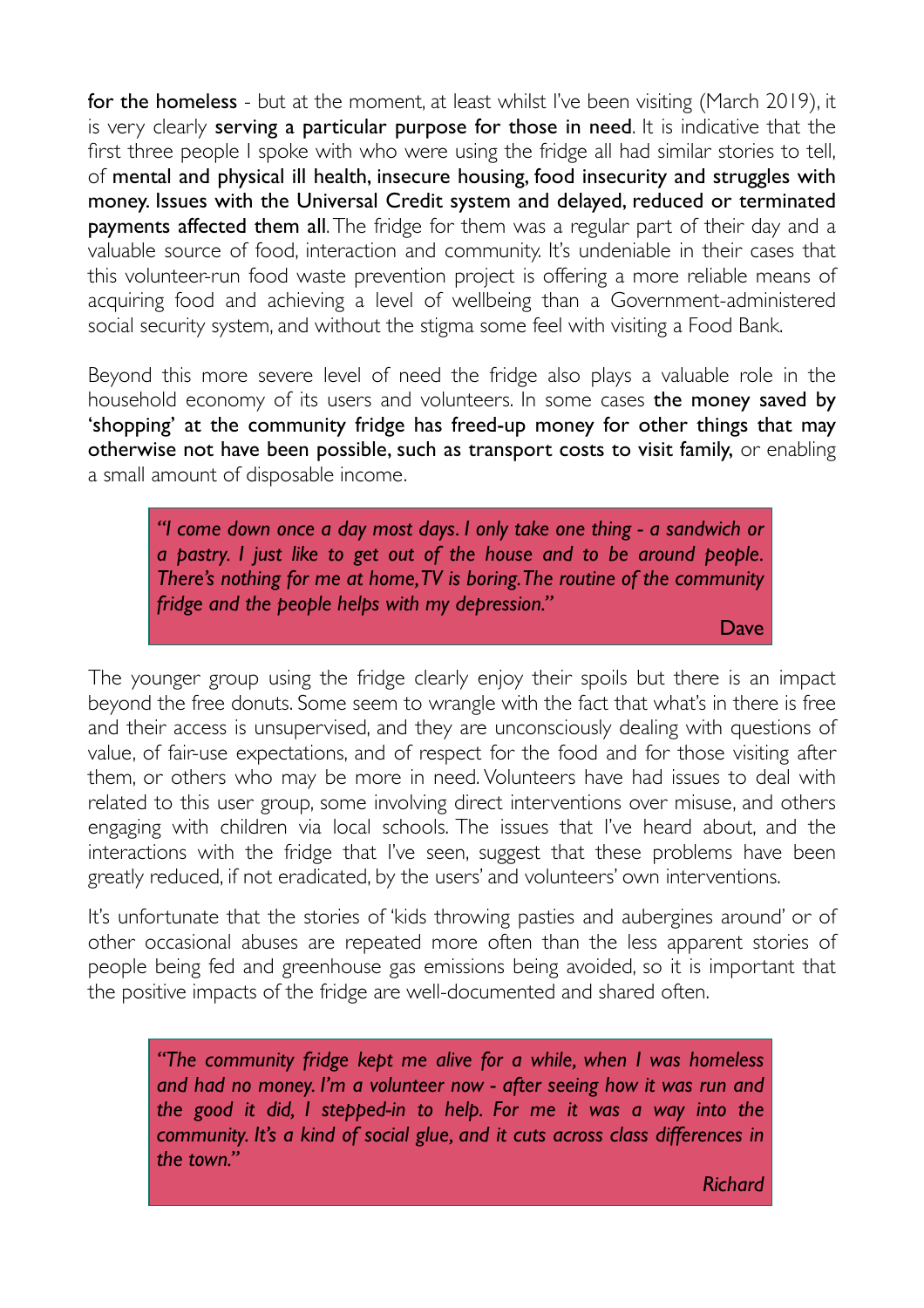#### **The Community Fridge in the Bigger Picture**

It's clear that the community fridge is more than simply a container for the storage and collection of food, and that its positive impact goes beyond the facts of feeding people and avoiding food waste. The fridge is a part of the community - it's a hub and a meeting place, an event in the day for many people, even something to look forward to. As well as nourishing food it offers the respite that comes with a chat over a cake or a sandwich that some of us take for granted - for some the conversations that occur while waiting for the fridge to be filled may be their only interactions in a day.

What seems key is the notion of enfranchisement, ensuring that everyone feels that they 'own' it as a part of the community. By existing in a public space and being open to public use, the fridge breaks down the clear-cut relation between 'business' and 'consumer', and that sort of ambiguous situation is one that leads to new perspectives and different outcomes - people do not take all that they can from the fridge, they do not 'maximise their own advantage', and they inevitably think of those that may be coming after them. People also interact more, in ways that they wouldn't in the queue at a shop. Some have likened the fridge to an example of a 'commons', in that it entails the self-management of a resource in the community outside of the workings of the market and the state, and relies upon a self-regulating (rather than legally enforced) set of rules and expectations. As well as all this, for anyone finding something that they want in the fridge there is the unmistakeable thrill that comes with not having paid for it!

For its volunteers, too, one word has has been repeated many times - purpose. Each volunteer I spoke with had a connection to their work for the community fridge that went well beyond the purely instrumental collection of surplus food. The role with the community fridge offers a sense of meaning and the chance to help others and the environment in a very real, simple and tangible way. It also offers a sense of control and a feeling of ownership, and the organised collections have very much become 'my day' or 'my round' for those that undertake them. This is particularly the case for those who are retired, or have otherwise faced some form of exclusion or sense of isolation (relating to housing or work, for example). For someone who may not feel much of a sense of agency or power in their daily life, or who wants to 'do good' but is not sure how their actions can be effective, the chance to discover that they can step up and do something of value is significant.

Research by the New Economics Foundation shows that social connection, physical activity, and giving to others or volunteering within the community are three of the five most important day-to-day actions we can undertake to foster and maintain our wellbeing.